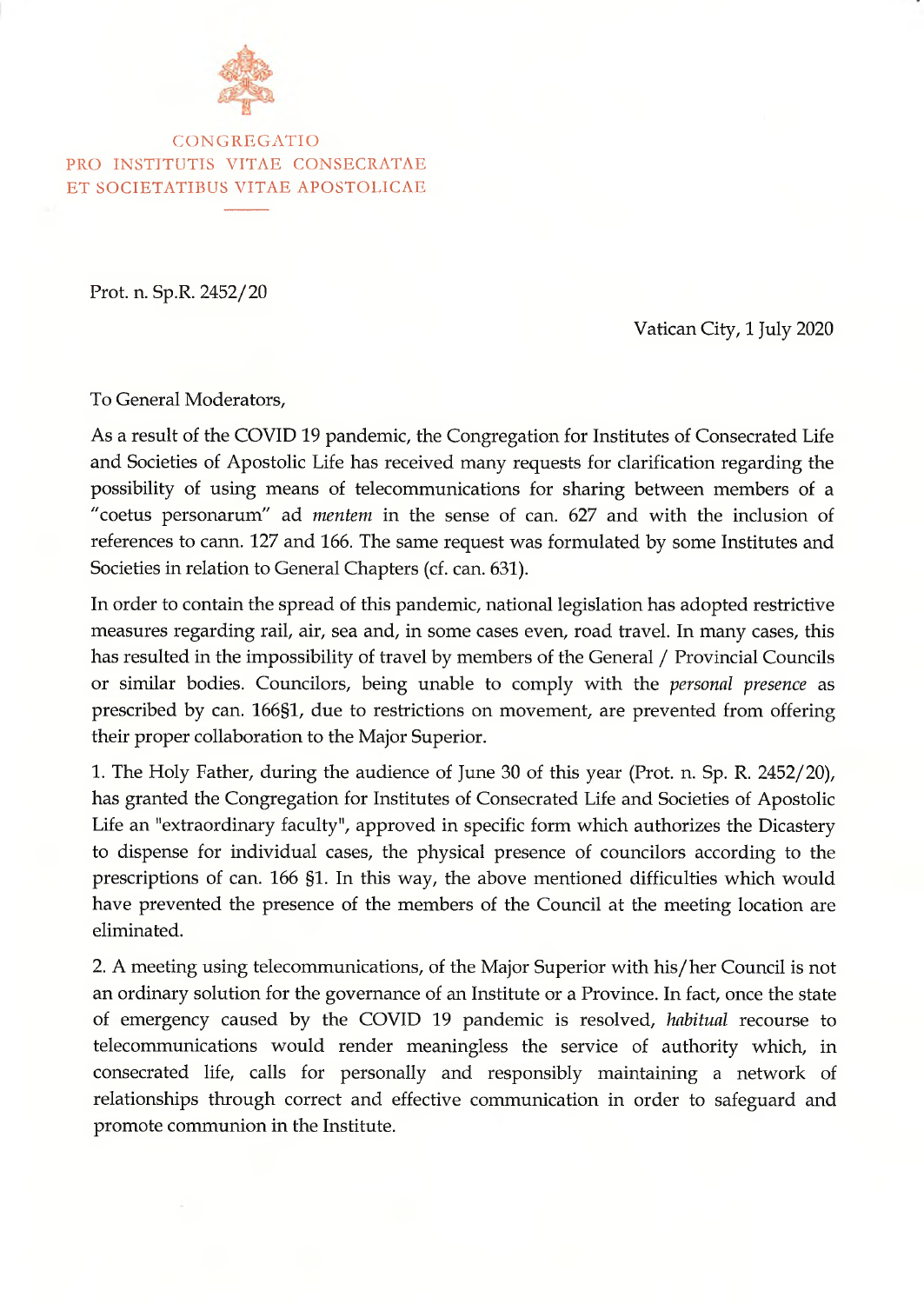3. The Major Superior, when in the exercise of his/her office is obliged to make use of the work of the Council (cf. can. 627§1), will submit a request to the Congregation for Institutes of Consecrated Life and Societies of Apostolic Life to use telecommunications for a formal meeting with the Council. In this case, the minutes are drawn up as customary.

4. The Dicastery, having carefully considered the reasons for the requests already received, has decided upon the following:

- that in the use of connection systems, confidentiality and, in the case of required secrecy, both must be ensured (cf. can. 127);

- the identity of the participants in the telecommunication meeting must be verified;

- the possibility of intervening in real time during the deliberations must be ensured.

The use of telecommunications is based on trust and calls for everyone's sense of responsibility so that technology can serve discernment and sound governance.

5. Synodality, in the particular or specific form of chapter collegiality, is at the heart of the work of renewal of the ICL-SAL promoted by the Second Vatican Council and indicates a specific *modus vivendi et operandi* of consecrated persons within the Church, the People of God. Synodality manifests and concretely realizes being in communion, in walking together, in coming together and in the active participation of all members in the evangelizing mission embodied by their own charism. The secular tradition of chapters calls for *physical presence* as a way of safeguarding and promoting the constant search for the common good. Physical presence combines the demands of representing the "entire institute [...] a true sign of its unity in charity" (can. 631§1). Physical presence is the expression of walking together in direct discussion, and communication, not only verbal, in taking on the challenge of different approaches and, if necessary, in more correctly reconsidering a *status quaestionis* before proceeding to definitive resolutions that bind the whole Institute or Society. Physical presence involves the delicate and complex management of elective procedures and the election of Major Superiors: events and procedures that cannot be replaced even by the most sophisticated instruments of telecommunications.

6. In fact, the exercise of collegiality and collegial acts, by their very nature, cannot be reduced to the sum of the votes of the individual members of the chapter, since the synodal/collegial path itself is an integral part of the formation not only of a majority but, even more, of a consensus that arises from shared discernment. It is well known to all those who have experienced chapters that the formation of consensus is the result of *direct dialogue,* which, through physical presence, is assured with respect to timing and manner of communication. This would not seem as effective solely by means of telecommunications. If for a *coetus personarum* (cf. above) an exception can be considered, its extension would lessen the significance of the exercise of collegiality by depriving it of its *added value*: the exercise of a process of discernment aimed at safeguarding the correctness of methods and the strict evaluation of decisions to promote the pursuit of the common good. A *purely* technical (virtual) collegiality risks weakening the sense of co-responsibility or, at least, weakening the conditions of an accurate assessment of its effectiveness.